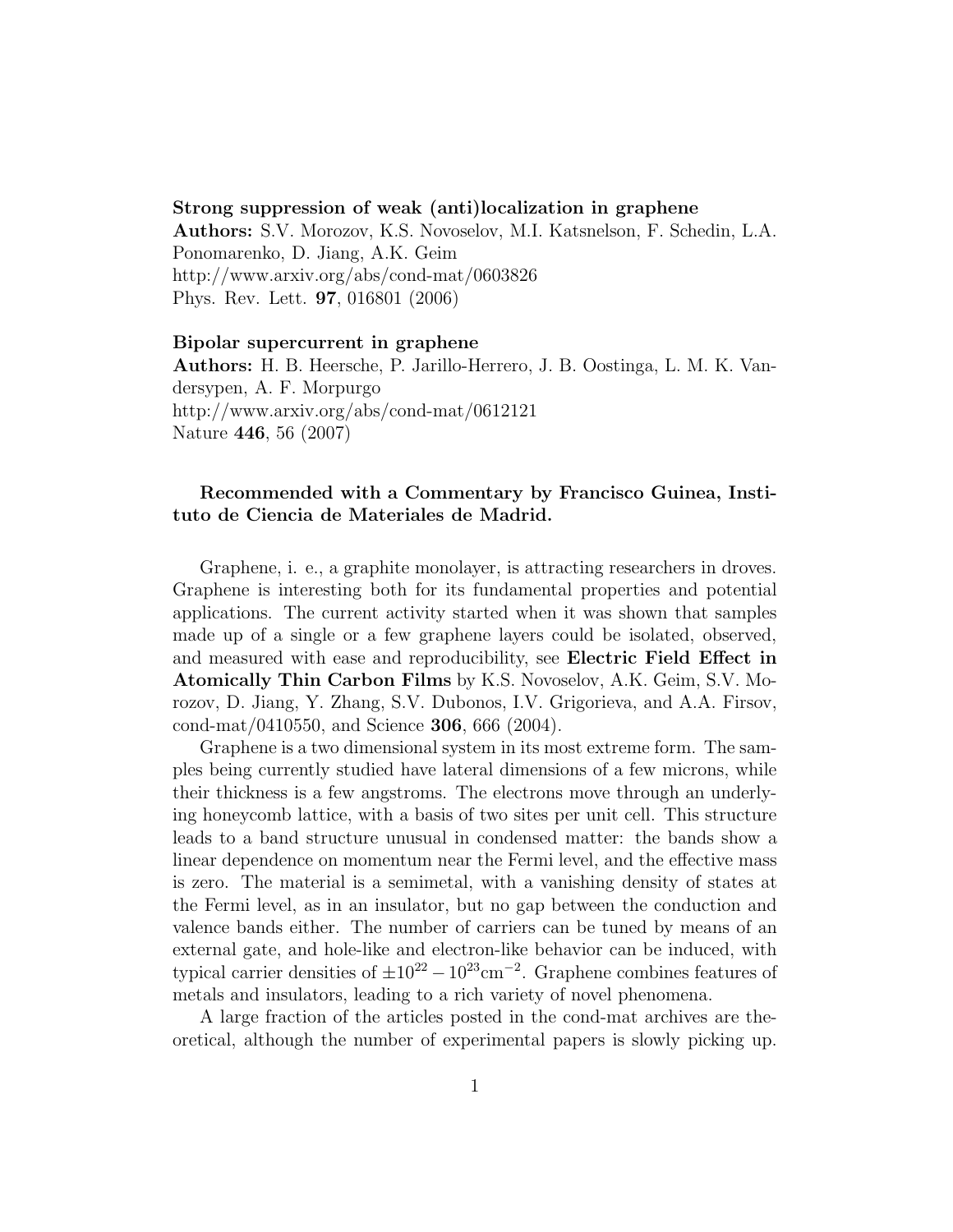There are at least two obvious reasons for it: i) There is a clear consensus on what the theoretical model for the electronic properties of graphene is, and many novel features can be extracted from it by means of back of an envelope calculations, and ii) Experimentalists have a tendency towards submitting their results to journals which do not encourage prior posting of the manuscripts. The papers mentioned here report solid experimental facts about the electronic coherence in single layer graphene, and have sparked a great deal of theoretical activity, which will not be addressed here.

S. V. Morozov et al performed, the standard experiment used to probe the quantum coherence of electrons in a two-dimensional metal: they studied the magentoresistance at low magnetic fields and temperatures. It is well known that a magnetic field modifies the phase of the electronic wavefunctions, changing their interference patterns. In particular, it suppresses the enhancement of backscattering in the presence of disorder experienced by wavepackets with respect to that for classical point particles. Because of that, the resistance drops by a small fraction when a magnetic field is applied (weak localization effect).

The situation in graphene is more subtle, as there are two electron valleys, and, within each valley, electrons have a quantum number associated with the existence of two atoms in the unit cell. This quantum number is coupled to the momentum of the particle, and it modifies the interference of waves around closed loops, responsible for the weak localization effects. Using quasiclassical arguments, it can be said that electrons acquire an additional Berry's phase. Alternatively, it can be argued that the orbital degree of freedom makes graphene similar to materials with a strong spin-orbit coupling, where the spin orientation is determined by the direction of motion of the electron The change in the interference properties makes possible a positive magnetoresistance (weak antilocalization) if the intervalley scattering can be neglected.

The results by S. V. Morozov *et al* show an even more intriguing behavior: they found an almost negligible magnetoresistance in single layer samples, while systems with more than one layer had more conventional properties, consistent with ordinary weak localization. Finally, the article also shows that the electronic decoherence processes, extracted from the samples where some magnetoresistance was observed, has the features expected in a two dimensional metal.